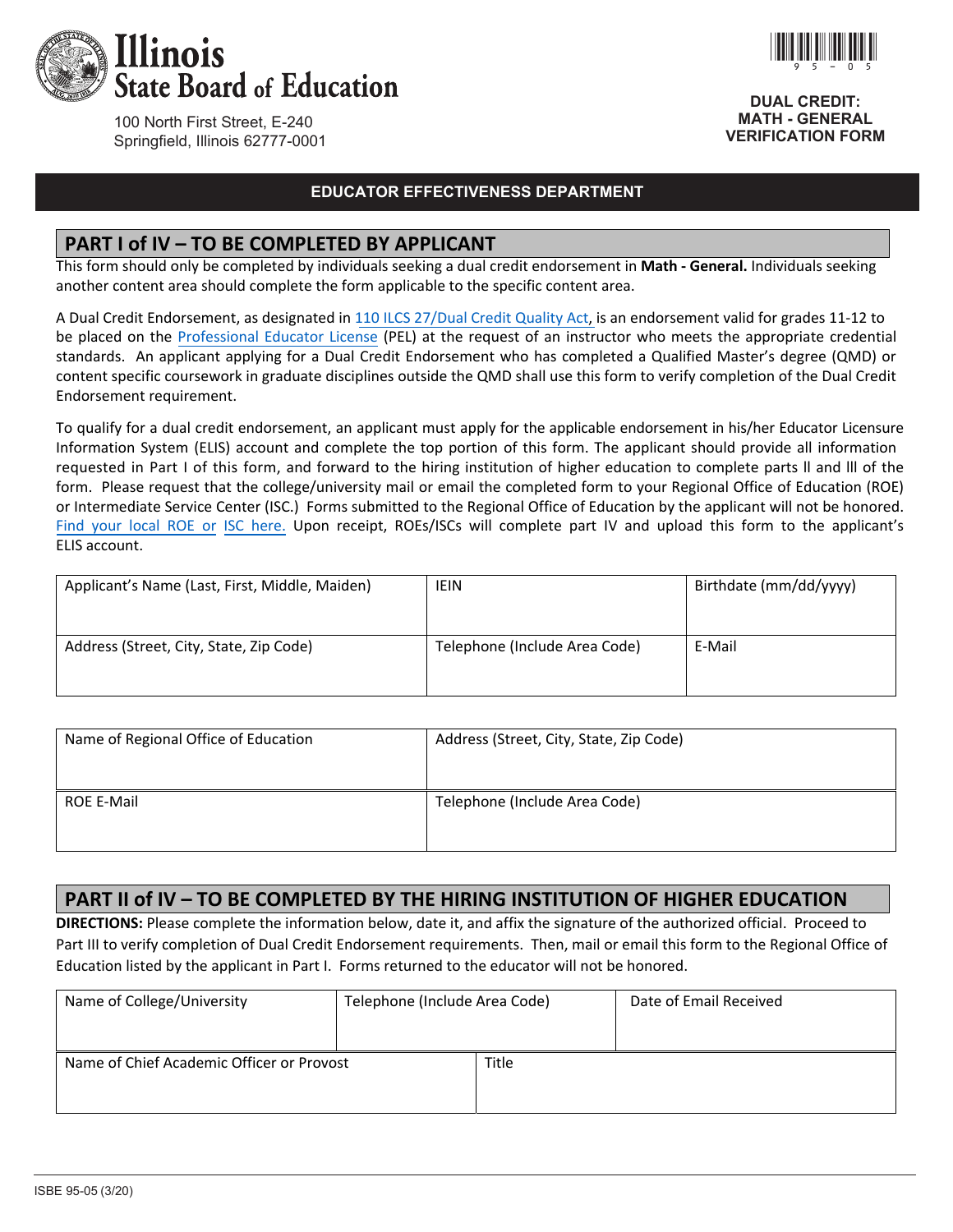### **PART III of IV – TO BE COMPLETED BY THE HIRING INSTITUTION OF HIGHER EDUCATION**

In order to receive the Dual Credit Endorsement, an instructor of dual credit courses shall meet the faculty credential standards allowed by the Higher Learning Commission, the Illinois Board of Higher Education (IBHE) 23 Illinois Administrative Code 1009.30(a)(2)(A) or by Illinois Community College Board (ICCB) Administrative Rule 23 Ill. Adm. Code Section 1501.303 to determine minimally qualified faculty. Colleges and universities must complete a thorough analysis of faculty transcripts in order to validate the minimum qualifications to teach prior to signing off on the endorsement area.

| <b>Dual Credit Endorsement</b>                        | <b>Qualified Master's degree</b> | <b>Content-Specific</b>     | <b>Semester</b> |  |
|-------------------------------------------------------|----------------------------------|-----------------------------|-----------------|--|
|                                                       |                                  | <b>Graduate Coursework*</b> | <b>Hours</b>    |  |
| Math - General                                        | $\Box$ QMD: Mathematics          | <b>Math Education</b>       |                 |  |
|                                                       |                                  | Econometrics                |                 |  |
|                                                       |                                  | Engineering                 |                 |  |
|                                                       |                                  | Physics                     |                 |  |
|                                                       |                                  | <b>Statistics</b>           |                 |  |
|                                                       |                                  |                             |                 |  |
| A. When reviewing official transcripts for applicable |                                  | Use the following format:   |                 |  |
| coursework, use the box to the right to indicate the  |                                  | COM 506 (3 s.h.)- ISU       |                 |  |
| following information for each course honored         |                                  |                             |                 |  |
| toward the endorsement.                               |                                  |                             |                 |  |
| (1) the course prefix,                                |                                  |                             |                 |  |
| (2) the course number,                                |                                  |                             |                 |  |
| (3) semester hours earned, and                        |                                  |                             |                 |  |
| (4) name of the institution that awarded credit       |                                  |                             |                 |  |
|                                                       |                                  |                             |                 |  |
| B. Coursework must total 18 semester hours.           |                                  |                             |                 |  |
| Convert quarter hours to semester hours as            |                                  |                             |                 |  |
| necessary.                                            |                                  |                             |                 |  |
|                                                       |                                  |                             |                 |  |
| C. Coursework musts be completed with a grade of      |                                  |                             |                 |  |
| "C" or higher.                                        |                                  |                             |                 |  |
|                                                       |                                  |                             |                 |  |
|                                                       |                                  |                             |                 |  |
|                                                       |                                  |                             |                 |  |

\*Content‐specific graduate coursework outside the **Qualifying Masters Discipline** will be evaluated and no more than 9 hours will count towards the 18 credit hours required. Additionally, the graduate coursework must relate directly to the content being taught for the endorsement.

**\_\_\_\_\_\_\_\_\_\_\_\_\_\_\_\_\_\_\_\_\_\_\_\_\_\_\_\_\_\_\_\_\_\_\_\_\_\_\_\_\_\_ \_\_\_\_\_\_\_\_\_\_\_\_\_\_\_\_\_\_\_\_\_\_\_\_\_\_\_\_\_\_\_\_\_\_\_\_\_\_\_\_** 

 $\Box$  YES  $\Box$  NO *I certify that the information provided above is true and correct.* 

 **Signature of CAO or Provost** *Signature of CAO or Provost*